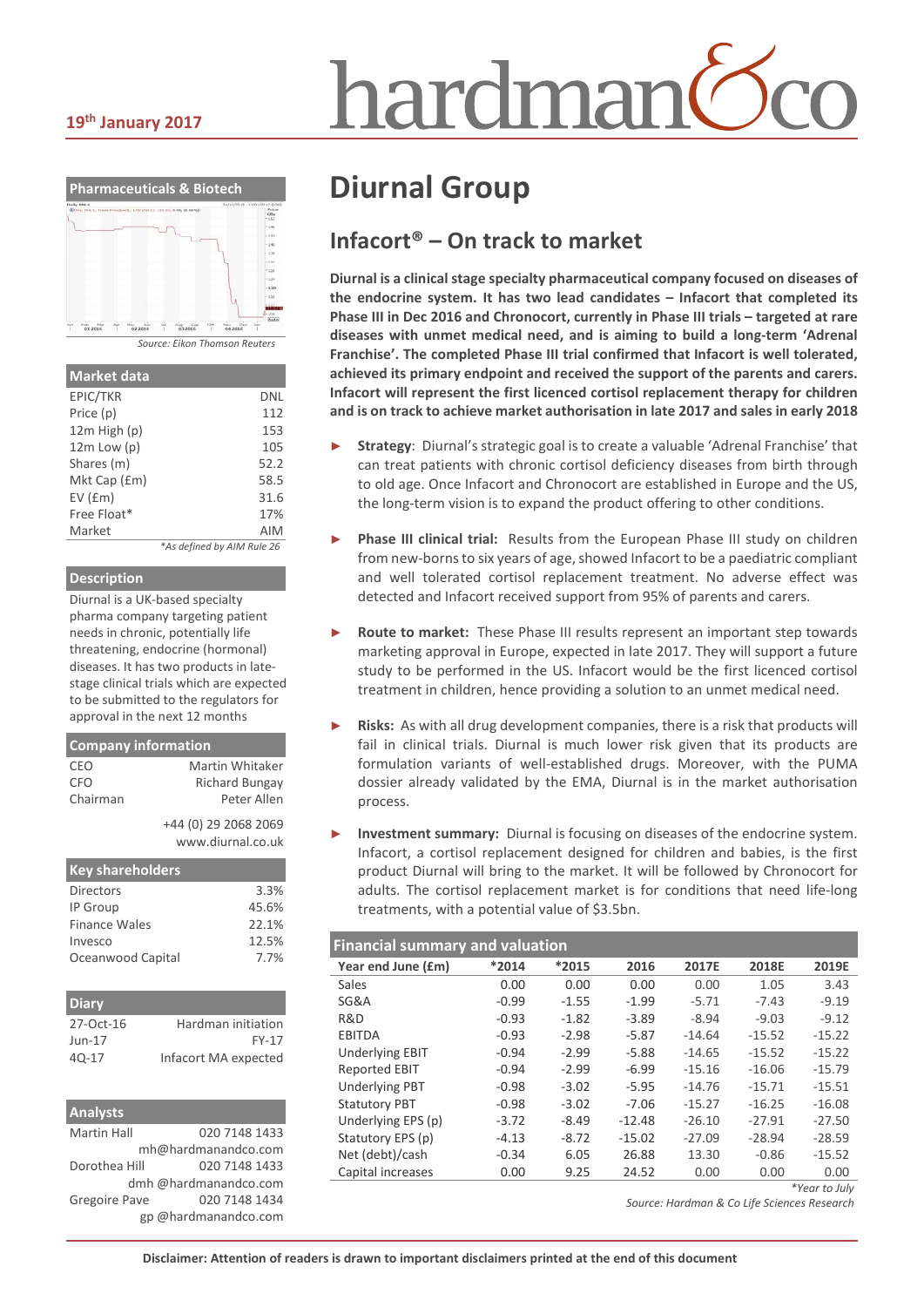# **Infacort® – Update**

Following completion of the recent phase III trial, the EMA has already approved a Paediatric Investigation Plan (PIP) for Infacort, setting out the regulatory pathway to market authorisation *via* the PUMA route. If approved, Infacort has the potential to be the first licensed treatment in Europe for paediatric adrenal insufficiency (AI) (including congenital adrenal hyperplasia (CAH)). It will also provide Diurnal with ten years data and market exclusivity from market authorisation. Diurnal is on track to gain market authorisation in late 2017, with product revenues expected from early 2018.

# **Positive Phase III clinical results**

Diurnal recently presented positive results from its European Phase III trial with Infacort in children with Adrenal Insufficiency (AI). Infacort was targeted at this population in a Phase III clinical trial performed in in Europe where there is no licensed treatment available.

# **Clinical trial design**

## *Regulatory facts*

Clinical trials in new-borns and children have strict ethical principles that Diurnal must follow in order to gain market approval in Europe, US and worldwide. Children represent a special population with distinct development and physiological differences from adults. Specific ethical and clinical consideration must also be reflected in the design, implementation and evaluation of these clinical trials and their findings.

In order to fulfil the regulatory obligation, Diurnal secured a Paediatric Investigation Plan (PIP) up-front with the paediatric committee of the European Medicines Agency.

## *Design*

The European study started in March 2015 and enrolled a total of 24 patients under six years of age requiring replacement therapy for adrenal insufficiency, due to either Congenital Adrenal Hyperplasia (CAH), primary adrenal failure, or hypopituitarism. The open label study was carried out at the Charité-Universitätsmedizin in Berlin, Germany and consisted of three consecutive cohorts:

- **Cohort 1** including 12 subjects aged between 2 and <6 years. If no safety concerns emerge, the study will enrol cohort 2
- ► **Cohort 2** 6 subjects aged 28 days to <2 years will be enrolled. A review of accumulated data will be undertaken and, again, only if no safety concerns emerge then the study will enrol cohort 3
- ► **Cohort 3** 6 new-borns aged from birth to <28 days will be enrolled

All subjects received their standard treatment, including fludrocortisone (mineralocorticoid activity), other than the dose of hydrocortisone that was substituted by the appropriate intake of Infacort.

The appropriate dose of Infacort used in the trial was determined by specialist endocrinologists, and was in relation to the patient's body weight and previous (unlicensed) dose of hydrocortisone.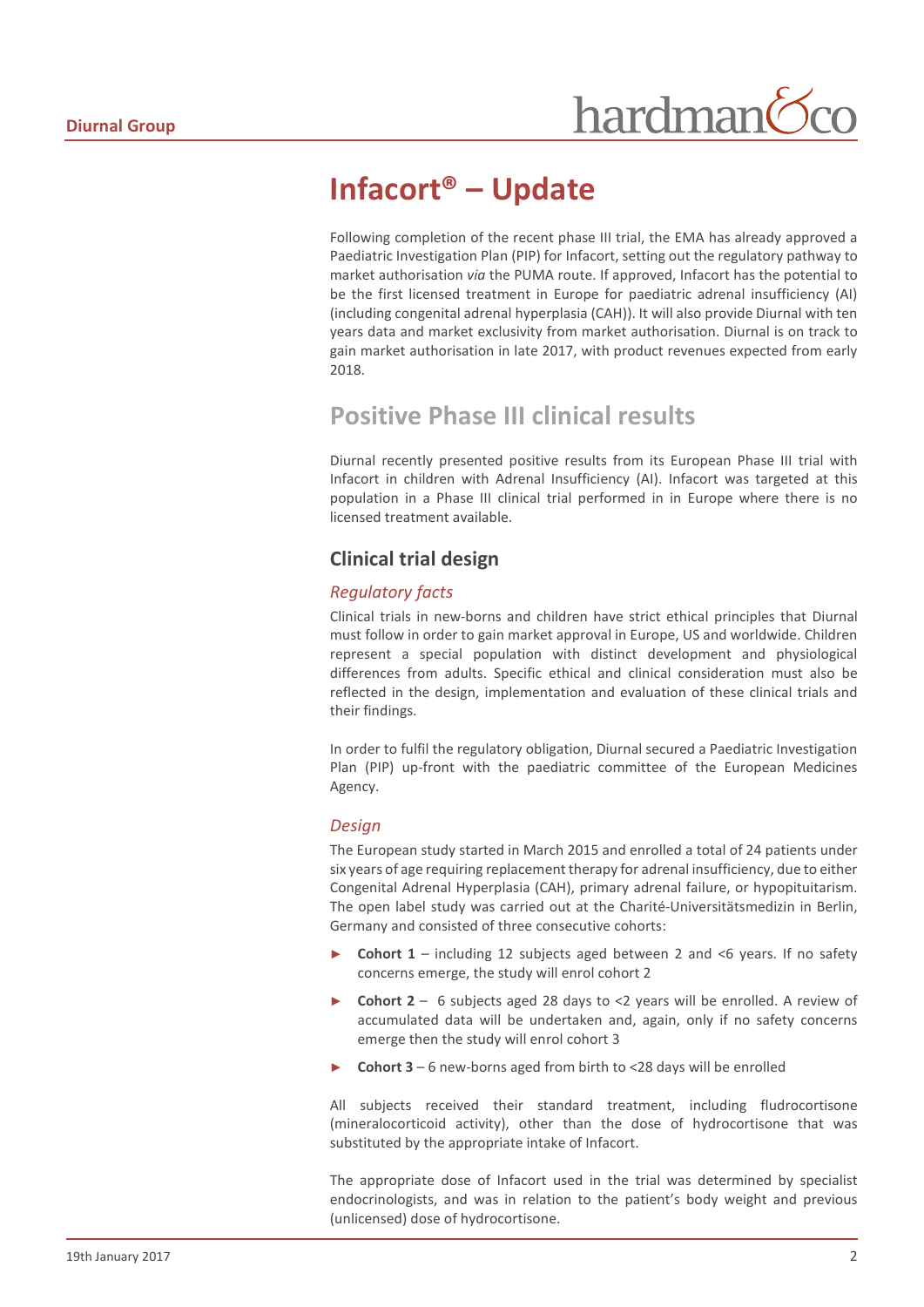*No serious adverse events*

*Primary end-point achieved…*

*…with average serum cortisol levels of 535nmol/l*

*95% of parents/carers would give Infacort to their children*

*Infacort received strong support from professionals*

## **Outcomes**

#### *Data analysis*

During the study, no serious adverse events were recorded which, given the clinical knowledge about hydrocortisone, was to be expected. This demonstrated the high tolerability of Infacort in paediatric patients. The bitter taste of hydrocortisone was also shown to be well disguised by the taste masking coating as illustrated with 82% of patients swallowing Infacort with ease.

The primary end-point – serum cortisol concentration up to 240min (4h) after intake of Infacort – of the study was achieved. Results showed a statistically significant increase in serum cortisol levels at the set time compared to a pre-dose value. Oral intake of Infacort achieved an equivalent morning level of cortisol at 60min postdose of Infacort compared to healthy children. The average value of 535nmol/L compared to morning reference values for cortisol levels of [1](#page-2-0)93-773nm/L<sup>1</sup>. These results demonstrate the good bioavailability of the drug, achieving one of its main goals as a cortisol replacement therapy.

#### *Patient opinions*

As part of the trial, a series of surveys were requested and completed by parents and/or carers, addressing the compliance of Infacort. The following numbers present Infacort on a very positive position with an overwhelming

- 82% of parents/carers found that patients swallow Infacort with ease
- 95% of parents/carers prefer Infacort to the usual unlicensed treatment
- 95% of parents would give Infacort in the future to their child
- 100% of parent/carer in cohort 3 prefer Infacort to the usual treatment

#### *Professional opinions*

Two co-investigators of the Phase III study conducted in Berlin's Charité-Universitätsmedizin, one of the leading paediatric endocrine hospitals in Germany, highlighted the core values of Infacort compared to the unlicensed standard of care.

- Accuracy in the dosing regimen
- Safety of Infacort
- Compliance of the medicine by children

*"This carefully controlled study clearly demonstrates, for the first time, the value of a standard dose of hydrocortisone in controlling cortisol levels in children with adrenal insufficiency."*

> *Prof Heiko Krude, director of the Institute for Experimental Paediatric Endocrinology Source: Diurnal*

*"These important data suggest that Infacort could be an effective and safe cortisol replacement treatment able to address a significant unmet need for children with adrenal insufficiency. Infacort also has the potential to increase compliance through the product's taste-masking excipients specifically designed to eliminate the bitter taste of hydrocortisone."*

> *Dr Oliver Blankenstein, specialist in endocrinology and metabolism Source: Diurnal*

<span id="page-2-0"></span> <sup>1</sup> http://emedicine.medscape.com/article/2088826-overview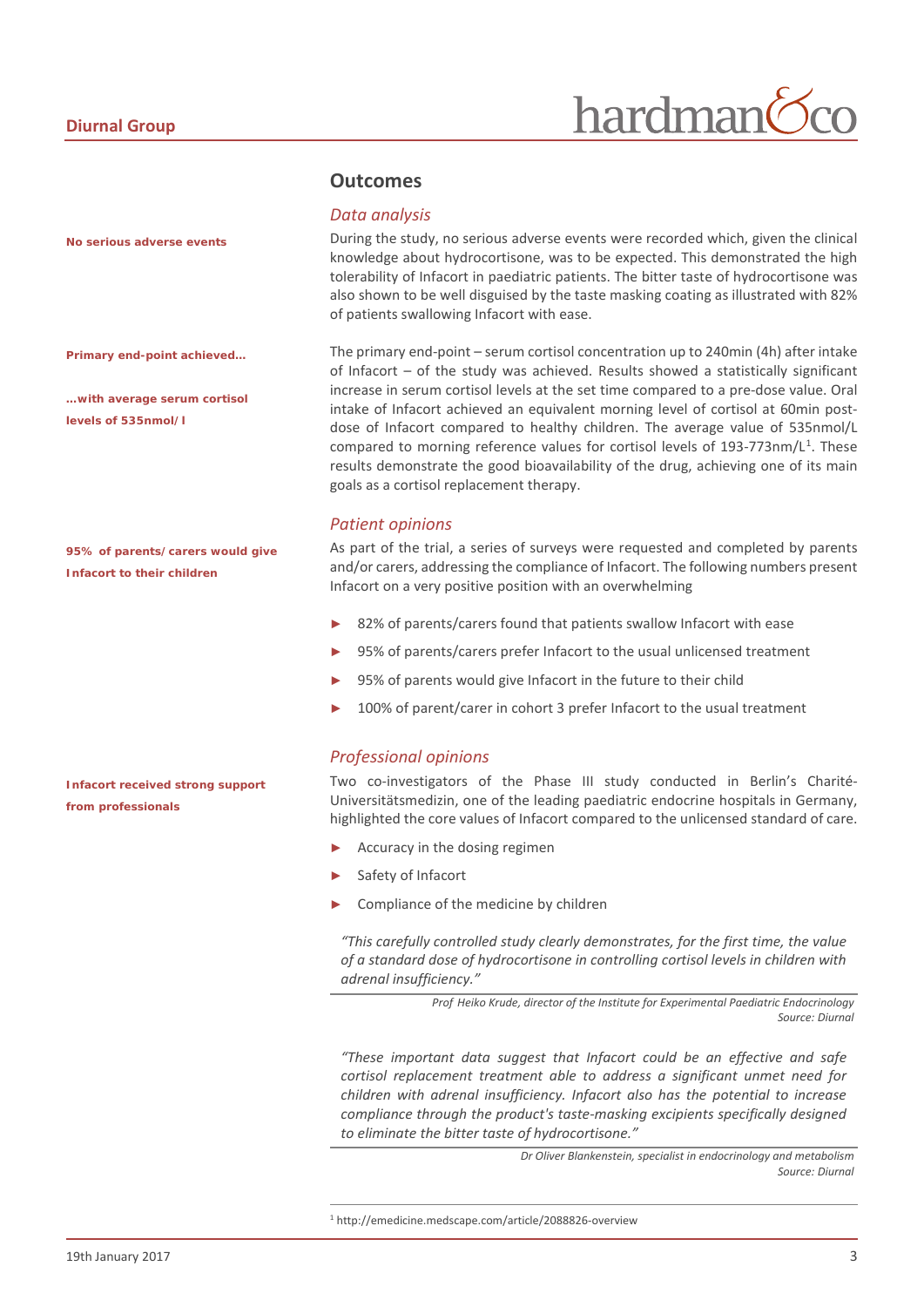*A majority of patients elected to continue treatment at end of study*

#### *Study extension*

Following the formal trial, and based on the recommendation of an independent data monitoring committee, all subjects that had participated were offered the opportunity to continue medication with Infacort in a separated clinical trial. The extension of the Phase III trial is an observational study to identify any adverse events, influence in growth, as well as to measure cortisol levels. Following the very positive outcomes, we believe that a large majority of patients have enrolled to continue treatment.

#### *EMA submission*

Diurnal has announced that the regulatory dossier was submitted to the EMA and subsequently validated on the 20<sup>th</sup> December 2016. This means that the market authorisation process is in full swing and that Diurnal is on track for commercialisation of Infacort at the end of 2017, with first sales in early 2018.

#### *Supporting the US trial*

In the US, the intention is to use Infacort in patients from new born until they reach the age of sixteen. From that age, their medication could be switched to Chronocort, when approved, for the remainder of their lives, all based on the recommendation of endocrinologists.

Diurnal is in dialogue with the FDA concerning the design of a US trial. This will require a different design to the European trial as Infacort will be targeted at children up to the age of sixteen years of age, as well as new-borns and infants. However, as part of the FDA review process, it is expected that they will take into consideration the results from the European trial. The Phase III US study is envisioned to start in mid-2017, with a potential market approval by the end of 2019.

# **Infacort – Key facts**

Infacort is an immediate release hydrocortisone preparation for the control of Adrenal Insufficiency (AI), including Congenital Adrenal Hyperplasia (CAH) in children and infants. To conform with local compliance requirements, Infacort is targeting:

- Europe new-borns and infants up to six years of age
- US new-borns, infants and children up to the age of sixteen

To date, there is no child-friendly hydrocortisone replacement product for the above age groups in either Europe or the US. Infacort would represent the first-in-class licenced product. The goal with Infacort is to deliver improved compliance, improved disease control and a reduced side effect profile.

# **Presentation**

Infacort, like Diurnal's Chronocort product, also uses the multi-particulate manufacturing technology with its multi-layered, multi-particulate formulation, but in this case with four essential components:

- ► **Core** inert microcrystalline bead needed for manufacturing
- **Inner layer** comprising the active ingredient: hydrocortisone
- ► **Second layer** which acts as a seal
- **Outer layer** corresponding to a taste masking coat

*Multi-layered, and multi-particulate formulation…*

*…in four dose levels*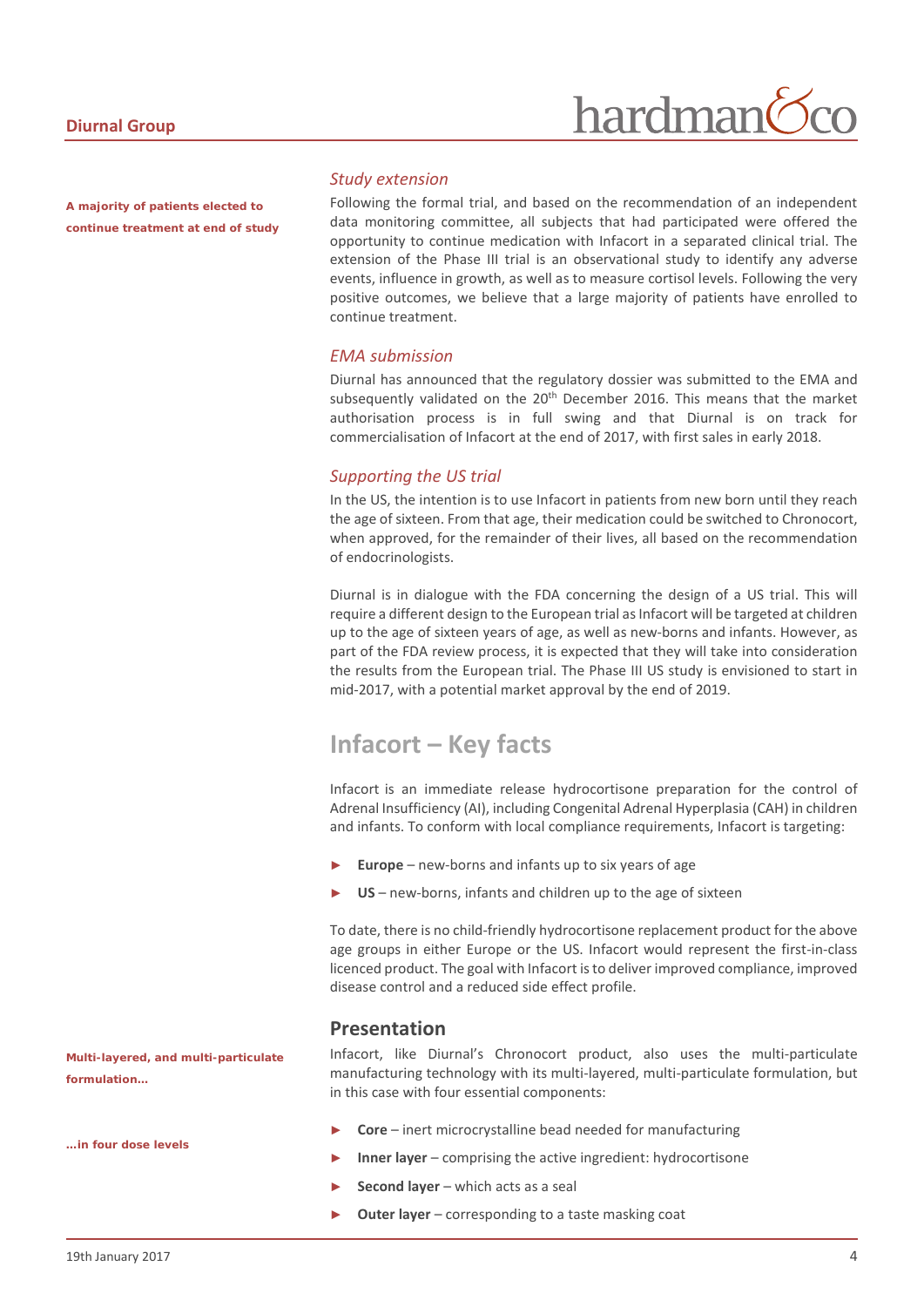#### **Diurnal Group**

# hardman



Manufacturing partner Glatt has established a full scale-up process under GMP conditions which enables the manufacture of Infacort in commercial scale batches.

Infacort will be available in capsules containing four different doses of multiparticulates – 0.5mg, 1mg, 2mg and 5mg – again providing endocrinologists with flexibility to individualise the dose according to a patient's needs, which is even more important when treating infants and babies. The capsules can be opened allowing the drug to be mixed/sprinkled with baby/infant food.



*Source: Diurnal*

# **Advantages of Infacort**

Diurnal developed Infacort to fill a space where there is not an approved licensed product in paediatric adrenal insufficiency conditions.

#### *Accuracy in dosing*

Current practice for paediatric use is for pharmacists to grind hydrocortisone tablets into a fine powder in order to titrate the dose according to a baby's/infant's weight. The aliquot of powder is then put into a capsule or sachet for administration/mixing with food. The potential for mistakes and weight inaccuracy is inherent with such techniques, leading to poor disease control. The availability of four different doses provides the maximum accuracy and flexibility.

#### *Stability*

Stability studies on Infacort are in progress. The shelf-life already exceeds two years, which represents superiority over existing non-licensed hydrocortisone products. Diurnal is still investigating the potential to extend the shelf-life further.

#### *Child friendly preparation*

A key characteristic of Infacort is for the presentation to have an additional tastemasking outer layer, which aims to minimise the bitter taste of hydrocortisone. This makes it very child-friendly for regular administration.

# **Commercial opportunity**

Infacort will be the first product Diurnal is attempting to commercialise, initially in Europe, where it would become the first licensed treatment for paediatric adrenal insufficiency (including congenital adrenal hyperplasia). Diurnal has filed for market authorisation with the EMA with the expectation of receiving approval in late 2017. US marketing authorisation is not expected until late 2019.

*Infacort allows a high accuracy of dosing…*

*…with a long shelf-life…*

*…to aid compliance in children*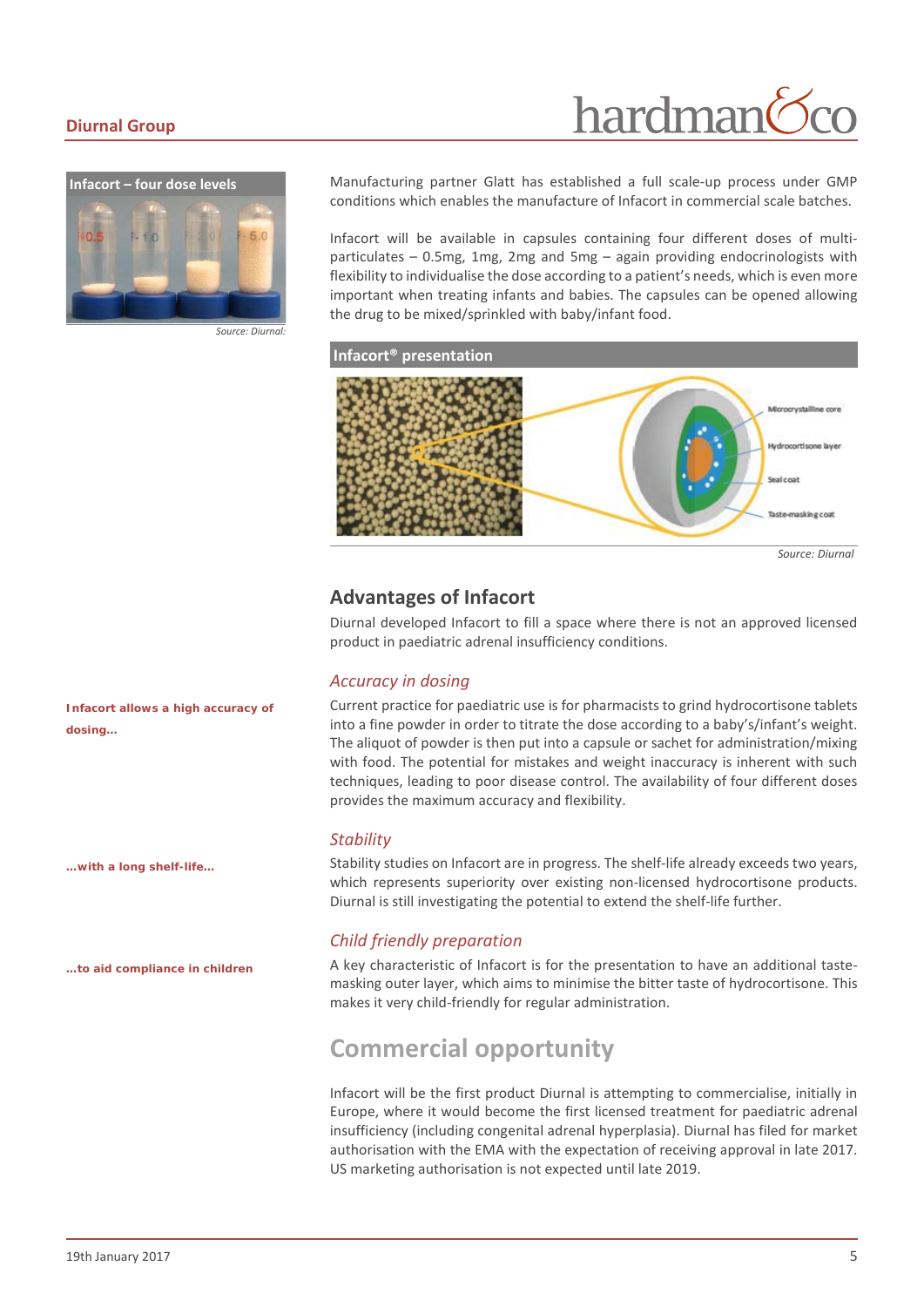## **Diurnal Group**

# hardman



*Source: Diurnal*

## **Market exclusivity**

## *Orphan Drug designation*

Infacort was granted Orphan Drug designation for paediatric AI in the US (2015), which, is expected to provide commercial exclusivity effective from its market authorisation. Given the development programmes and regulatory process, we believe that Infacort will be Diurnal's first product to reach the market.

## *Paediatric Use of Marketing Authorisation (PUMA)*

PUMA is a type of marketing authorisation covering indications and appropriate formulations for the paediatric population. The development of a PUMA corresponds to a fast route to approval. It must follow a Paediatric Investigation Plan (PIP) agreed up-front with the paediatric committee of the European Medicines Agency.

Diurnal has a PIP in place in respect of Infacort. The PIP covers the paediatric population from new-borns through to infants and children up to six years of age. A successful PUMA application for Infacort will provide Diurnal with eight years of data exclusivity and ten years of market exclusivity.

Following the positive outcomes of the Phase III trial, Diurnal recently announced that the EMA has accepted the PUMA application for review. This allows Diurnal to reach its target of getting market authorisation in late 2017 and sales in early 2018 for Infacort in Europe.

## **Sales forecast**

#### *Rationale*

Infacort is designed for the paediatric sector where there is no licensed therapeutic for adrenal insufficiency available in Europe and the US. We believe that, in view of the positive clinical outcomes from the Phase III trial, coupled with study the supportive parents' and carers' surveys, Infacort will be in a strong position to gain market share relatively quickly.

## *Population*

In our previous report – *Get the rhythm* (dated on the 27<sup>th</sup> October), we described the pricing policy, with Diurnal expected to match the price of Infacort with that of Plenadren, licensed for adult adrenal insufficiency only (ca. \$6,100 annual cost in Europe). In addition, the addressable market for paediatric adrenal insufficiency in CAH and Addison's disease was also described.

*… and Infacort in US for AI*

*PUMA is a commercial European scheme targeting the paediatric sector…*

*… giving 8 years of data exclusivity and 10 years of market exclusivity*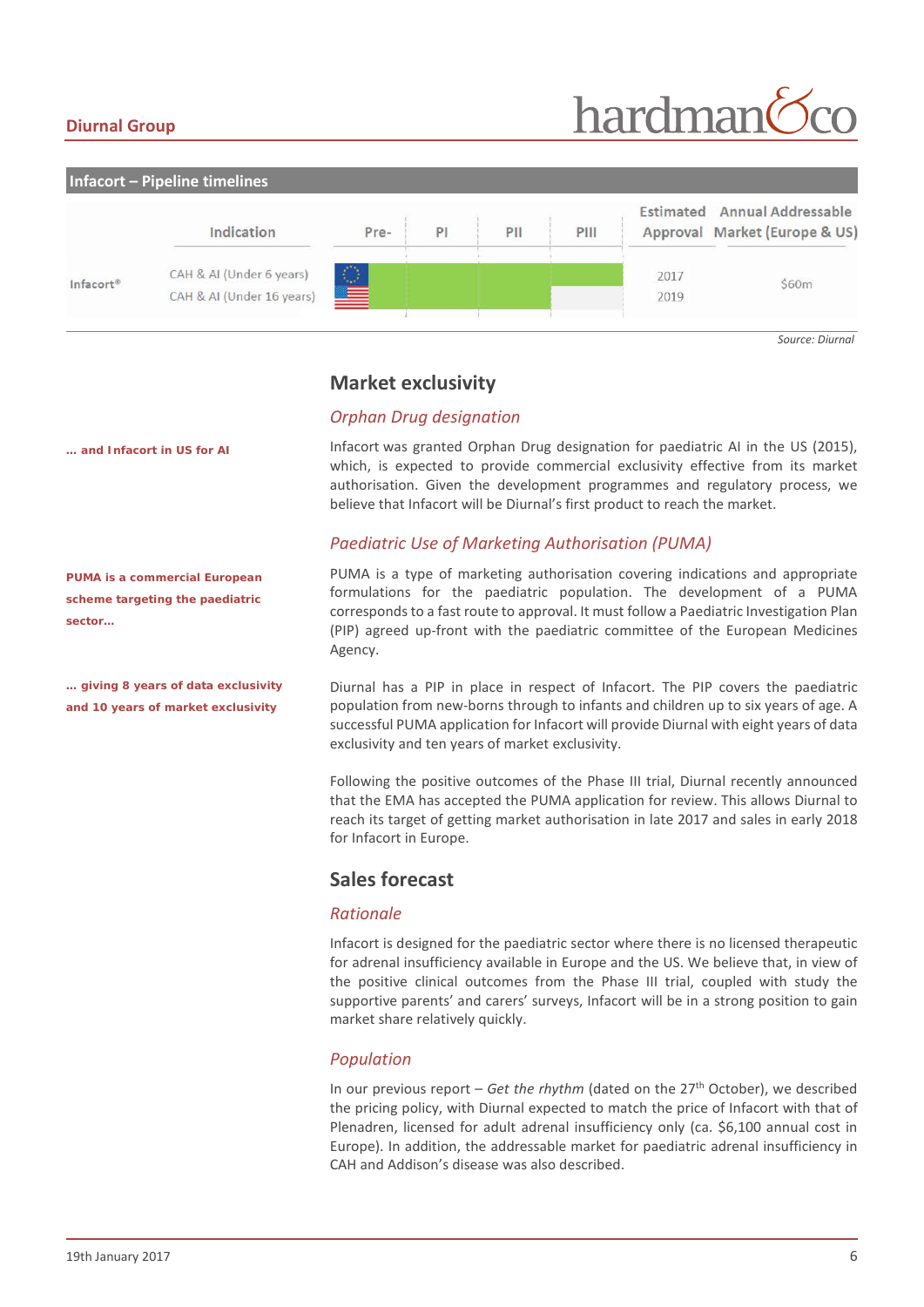| <b>Addressable markets</b>   |         |         |        |  |  |  |  |  |  |
|------------------------------|---------|---------|--------|--|--|--|--|--|--|
|                              | Europe  | US      | Total  |  |  |  |  |  |  |
| Annual price of drug (25mg)  | \$6,100 | \$6,800 |        |  |  |  |  |  |  |
| Prevalence                   |         |         |        |  |  |  |  |  |  |
| Paediatric CAH               | 4,200   | 7,400   | 11,600 |  |  |  |  |  |  |
| Paediatric Addison's disease | 2,625   | 1,600   | 4,225  |  |  |  |  |  |  |
| Market (\$m)                 |         |         |        |  |  |  |  |  |  |
| Paediatric CAH               | 25.6    | 50.3    | 75.9   |  |  |  |  |  |  |
| Paediatric Addison's disease | 16.0    | 10.8    | 26.8   |  |  |  |  |  |  |
| Total market (\$m)           | 41.6    | 61.1    | 102.7  |  |  |  |  |  |  |

*Source: Hardman & Co Life Sciences Research*

#### *Infacort sales model*

Our forecast for Infacort are based around the following core assumptions:

- ▶ 0.77% population growth in the US<sup>[2](#page-6-0)</sup> and 0.26% population growth in Europe<sup>[3](#page-6-1)</sup>
- Infacort receiving market authorisation in 2017 and first sales in 2018 in Europe
- Infacort receiving market authorisation in 2019 and first sales in 2020 in the US
- Average wholesaler discounts of 18.5% and 30% in Europe and the US respectively

Applying these assumptions, our sales forecasts for Infacort in Europe and the US are as follows:

| Infacort: sales model       |      |      |      |       |       |       |       |       |       |       |       |       |
|-----------------------------|------|------|------|-------|-------|-------|-------|-------|-------|-------|-------|-------|
|                             | 2018 | 2019 | 2020 | 2021  | 2022  | 2023  | 2024  | 2025  | 2026  | 2027  | 2028  | 2029  |
| Europe                      |      |      |      |       |       |       |       |       |       |       |       |       |
| Addressable market          | 41.8 | 42.0 | 42.1 | 42.2  | 42.3  | 42.4  | 42.5  | 42.6  | 42.7  | 42.8  | 42.9  | 43.0  |
| Market share                | 4%   | 7%   | 13%  | 21%   | 28%   | 35%   | 40%   | 43%   | 45%   | 47%   | 49%   | 50%   |
| Sales (\$m)                 | 1.67 | 2.94 | 5.47 | 8.85  | 11.84 | 14.83 | 17.00 | 18.32 | 19.22 | 20.12 | 21.03 | 21.52 |
| <b>United States</b>        |      |      |      |       |       |       |       |       |       |       |       |       |
| Addressable market          | 62.1 | 62.6 | 63.1 | 63.6  | 64.1  | 64.6  | 65.1  | 65.6  | 66.1  | 66.6  | 67.1  | 67.6  |
| Market share                |      |      | 5%   | 15%   | 25%   | 33%   | 40%   | 42%   | 44%   | 46%   | 48%   | 50%   |
| Sales (\$m)                 |      |      | 3.16 | 9.14  | 16.02 | 21.31 | 26.03 | 27.54 | 29.07 | 30.63 | 32.21 | 33.81 |
| Total in-market sales (\$m) | 1.67 | 2.94 | 8.62 | 18.39 | 27.86 | 36.14 | 43.03 | 45.86 | 48.29 | 50.75 | 53.24 | 55.33 |
| Net sales* (\$m)            | 1.36 | 2.39 | 6.66 | 13.89 | 20.86 | 27.01 | 32.07 | 34.21 | 36.01 | 37.84 | 39.69 | 41.20 |
| Net sales (£m)              | 1.05 | 1.84 | 5.13 | 10.69 | 16.05 | 20.77 | 24.67 | 26.31 | 27.70 | 29.11 | 30.53 | 31.69 |

*\*After average wholesaler discounts GBP/US\$: 1.300*

*Source: Hardman & Co Life Sciences Research*

## **Conclusion**

Infacort, once approved, will be the first and only licenced product for paediatric adrenal insufficiency available in Europe. With the PUMA dossier already validated by the EMA, Diurnal is in the market authorisation process for Infacort with the aim to start commercialisation in late 2017. With that in mind and the fact that it received very positive appraisal from professional, patients, parents and carers, it would be expected to take market share quickly and reach 50% at peak in both Europe and the US in 2029. On this basis, the market capitalisation of Diurnal is not reflecting this opportunity which will become increasing apparent as event unfold in 2017.

 <sup>2</sup> http://www.worldmeters.info/worldpopulation/us-population

<span id="page-6-1"></span><span id="page-6-0"></span><sup>3</sup> http://ec.europa.eu/eurostat